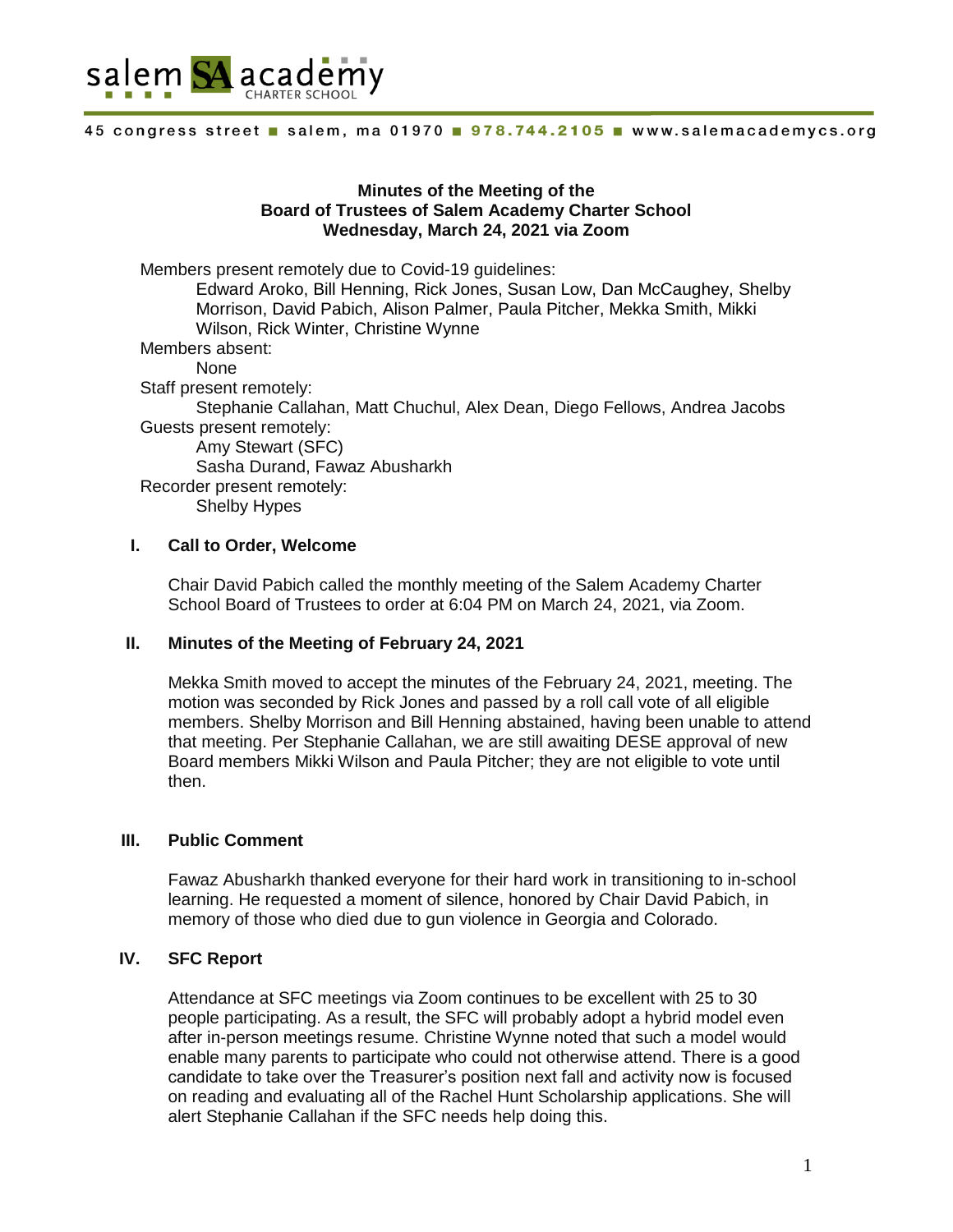

## **V. Principals' Report**

On March 1<sup>st</sup> we began our new live stream learning model: half "roomers" and half "zoomers." Matt Chuchul reported that already the benefit of smaller classes is apparent, especially for zoomers. We have settled into this model, well ahead of the state's mandatory late April in-school requirement, and we will be teaching/learning this way for the rest of the year.

Regarding MCAS, DESE has yet to set a date for middle school assessments, so we remain flexible. We will participate in a pilot 8<sup>th</sup> grade Civics MCAS.

A DESE grant has made possible professional development workshops on the intersection of service learning, SEL and anti-racism. This has been particularly timely, given our work with Onward and current planning for next fall's service learning. Stephanie Callahan added that part of the grant has been used to fund our work with Onward and, because we are able to participate in the service-learning PD as our own cohort, we have been able to customize and align the work with our goals and strategic plan.

At the Upper School level, live streaming is just beginning. Drea Jacobs said the focus has been on analyzing Q2 data, with particular attention being given to students who are struggling. The biggest problem is lack of work submission, and we have been identifying tools/techniques successful students have found helpful. Student spotlight videos will highlight these. Other interventions include timely assessment of grade and attendance data and encouraging struggling students to become part of bi-weekly or every week cohorts. Where indicated, we will also begin credit recovery plans now, rather than wait until the summer.

Instructional focus is also changing, moving from the teacher/student exchange typical on Zoom, dubbed "tennis," to a more collaborative, group discussion approach, we are calling "soccer."

In response to Mekka Smith's question about credit recovery vs. accelerated learning programs for the summer, Stephanie Callahan said this is still being formulated. It's been a hard year, and some families have expressed needing a break, so we are looking into a variety of options from time intensive to less time demanding programs for students. Funding will come from a variety of sources as entitlement grants can no longer extend over the summer months. We are looking for flexibility.

## **VI. Executive Director's Report**

Stephanie Callahan reported that the administrative team will be meeting bi-weekly with Onward. There is a detailed schedule of interviews, meetings, and data-dives as part of this "data and discovery" phase, with the final report due in May. Stephanie will provide interim updates to the Board. A variety of grants will fund this program through FY 2023.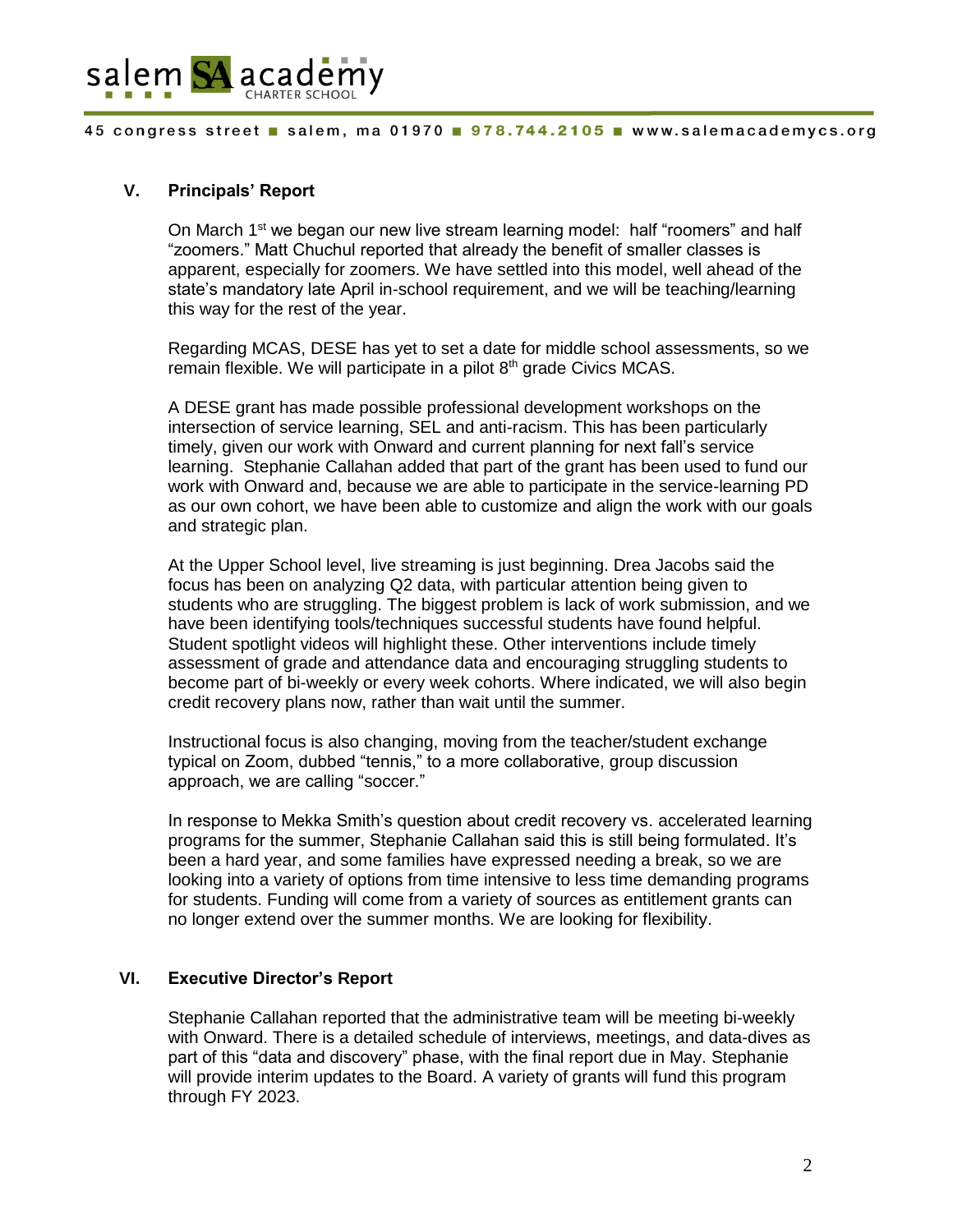

The admissions lottery took place March  $10<sup>th</sup>$  and went smoothly, completely electronically for the first time. Eighth grade applications were up 130 percent, other grades were lower, perhaps due to pandemic stress and reluctance to change schools unnecessarily. There were a significant number of sibling acceptances.

We are on pace for reopening the Lower School completely by the April 28<sup>th</sup> mandate. Surveillance testing continues, more than 80 percent of faculty and staff have been able to schedule their first vaccination, and, as far as we know, everyone is eager to get vaccinated. No date has been set for the Upper School reopening yet, which gives us more time to figure out scheduling, ensure testing, install new desks, and give teachers time to set up after vacation.

Almost all Lower School families have responded with about 70 percent opting for inperson learning. Upper School numbers remain in flux, as there is concern about the new 3-foot distancing.

Dave Pabich asked about overall morale. Stephanie Callahan said that being on campus feels safe and good; vaccination efforts are in full force, but the idea of 500 students in the building remains daunting. This will be a huge transition for everyone. So, there is naturally some stress…and a "get on with it" attitude.

Mekka Smith wondered if there will be room for students to receive special services. Stephanie indicated that all scheduled activities have been accommodated, but more impromptu ones, such as the need for a break out rooms, are more difficult as these spaces and the Learning Commons are being used for offices. We don't yet know about after school activities. Sports and drama are the only regularly scheduled events happening live. We will be as ready as we can be, although we expect the usual "How do I get to lunch?" bumps in the road.

### **VII. Committee Reports**

### **A. Governance Committee Report**

Rick Jones presented Sasha Durand for Board membership, noting her past service on this Board and her facilities/construction expertise, which will be particularly welcome when Rick Jones's and Dave Pabich's terms expire in December. Bill Henning moved to elect Sasha to a full term, backdated to 1/1/21. His motion was seconded by Mekka Smith and pass unanimously by roll call vote. She now joins Paula Pitcher and Mikki Wilson in waiting for official DESE approval. Stephanie Callahan will set up a training date.

Rick reported that the Committee is working on emergency planning so that we have a clear course of action outline if, for instance, someone got sick.

### **B. Education Committee Report**

The Committed held a very involved and helpful meeting on March  $9<sup>th</sup>$ , as reported by Dan McCaughey. Discussion covered a variety of topics: Onward,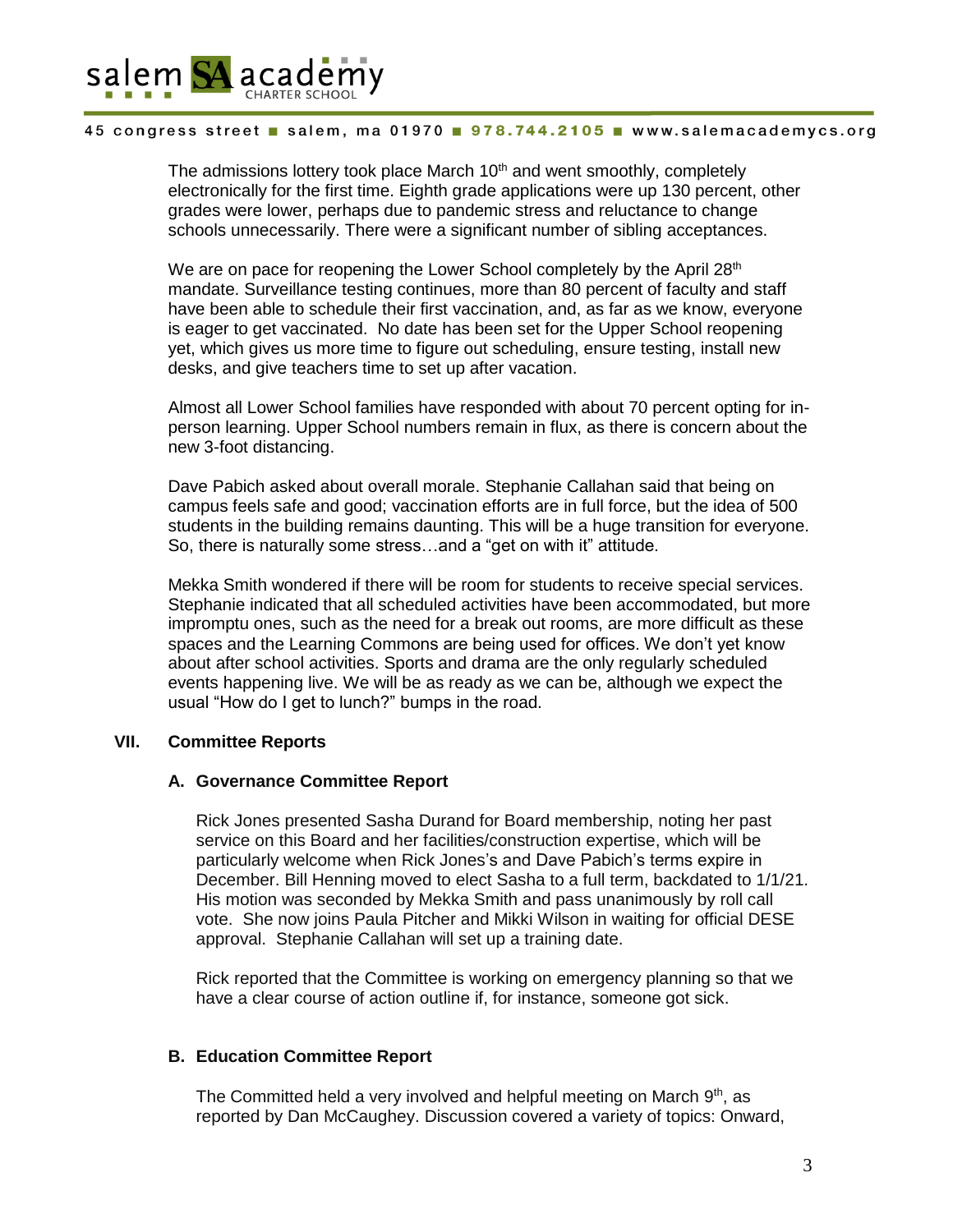

Lower School live streaming, student-led interventions, MCAS status, Black History Month activities and an update on the Lower School principal search.

## **C. Development Committee Report**

Christine Wynne began by announcing that the Reach for College Gala has been moved to May 7 at 6 pm via Zoom in response to the generally busy and stressful period we are in. The Gala will focus on resilience and inspirational teacher and staff stories. Sponsorships are coming in...and we need more. Our goal is to raise \$25,000, \$10,000 more than last year. This will be important as the Annual Giving fund started plateauing in February. We need everyone to be creative in reaching out to businesses, friends, etc. Diego will resend the sponsorship package to everyone. Dave Pabich raised the possibility of restaurant packages, to be discussed offline with Christine.

## **D. Advocacy Report**

Mekka Smith reported that she, Nina Cohen, parent Karen Russell, and approximately 200 other people participated in the virtual March  $2<sup>nd</sup>$  charter school advocacy meeting. They had positive conversations with our local legislators, urging them to support the Student Opportunity Act, which previously excluded charter schools. We expect to know how this turns out by early May.

# **E. Facilities Committee Report**

Dave Pabich reported that we are continuing to figure out the full scope of mitigating HVAC issues. Covid notwithstanding, this will cost about \$137,000. We have provided Prime Group with the information and will be discussing sharing this expense with them.

The Committee is considering other issues as well, from the bell commander to the need for additional space to reopen. Rick Winter asked about long-term plans for expanded space, specifically exploring SSU's South Campus. Although right now we are consumed with immediate needs, i.e., teacher planning space and break-out rooms, this has not been forgotten. Rick Jones pointed out that our current strategic plan expires in 2023, so this the time to begin considering convening an ad hoc strategic planning committee and addressing longer-term space issues.

# **F. Finance Committee Report**

Shelby Morrison reported that we expect to remain within budget for the rest of this fiscal year as tuition has been significantly higher than projected while expenses have trended lower without classes in the building.

The focus of her remarks was the FY2022 budget, for which she presented three scenarios. All are very preliminary and basically conservative, as the tuition